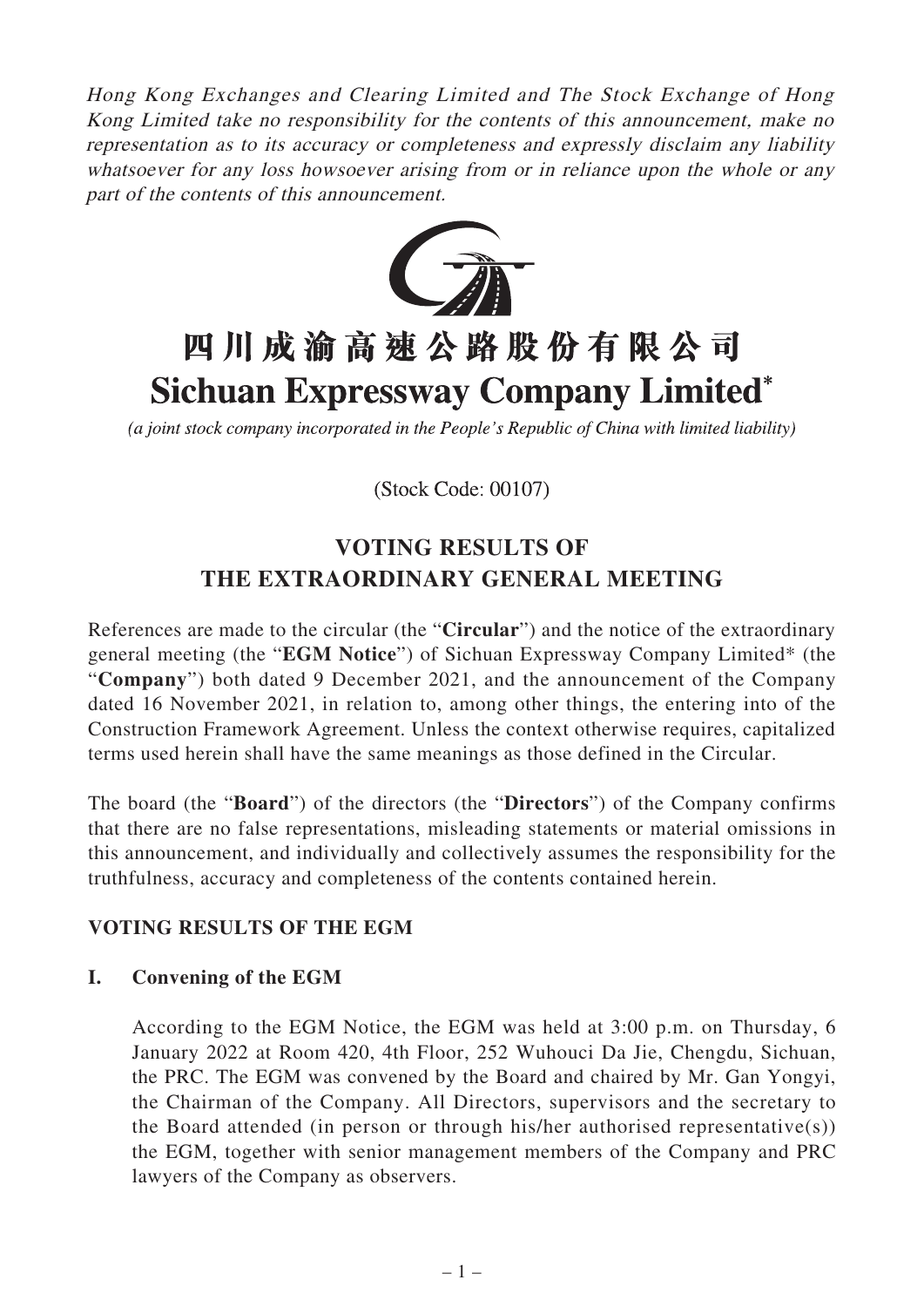#### **II. Attendance of the EGM**

As at the date of EGM, the total number of Shares entitling the holders thereof to attend and vote for or against at the EGM was 1,961,290,338 Shares.

A total of 9 Shareholders and authorized proxies holding 762,875,425 Shares, representing approximately 38.8966% of the total number of the issued Shares carrying voting rights, were present at the EGM, among whom:

- 1. 8 holders of A Shares or authorized A Share proxies holding 678,779,798 A Shares, representing approximately 34.6088% of the total number of the issued Shares carrying voting rights, were present at the EGM; and
- 2. 1 holder of H Shares or authorized H Share proxy holding 84,095,627 H Shares, representing approximately 4.2878% of the total number of the issued Shares carrying voting rights, was present at the EGM.

As at the H Share book closure date of the EGM, Shudao Investment, being the controlling shareholder which holds total 1,096,769,662 shares, representing approximately 35.865% equity interest in the Company, is interested in the Construction Framework Agreement. Therefore, Shudao Investment and its associates abstained from voting on the resolution in relation to the Construction Framework Agreement.

Save for the aforesaid, none of the holders of the Shares had to abstain from voting on the resolution tabled at the EGM. In addition, there were no Shares which entitled the Shareholders to attend and vote only against the resolution at the EGM. The Company was not aware of any parties indicating their intention to vote against the resolution proposed at the EGM.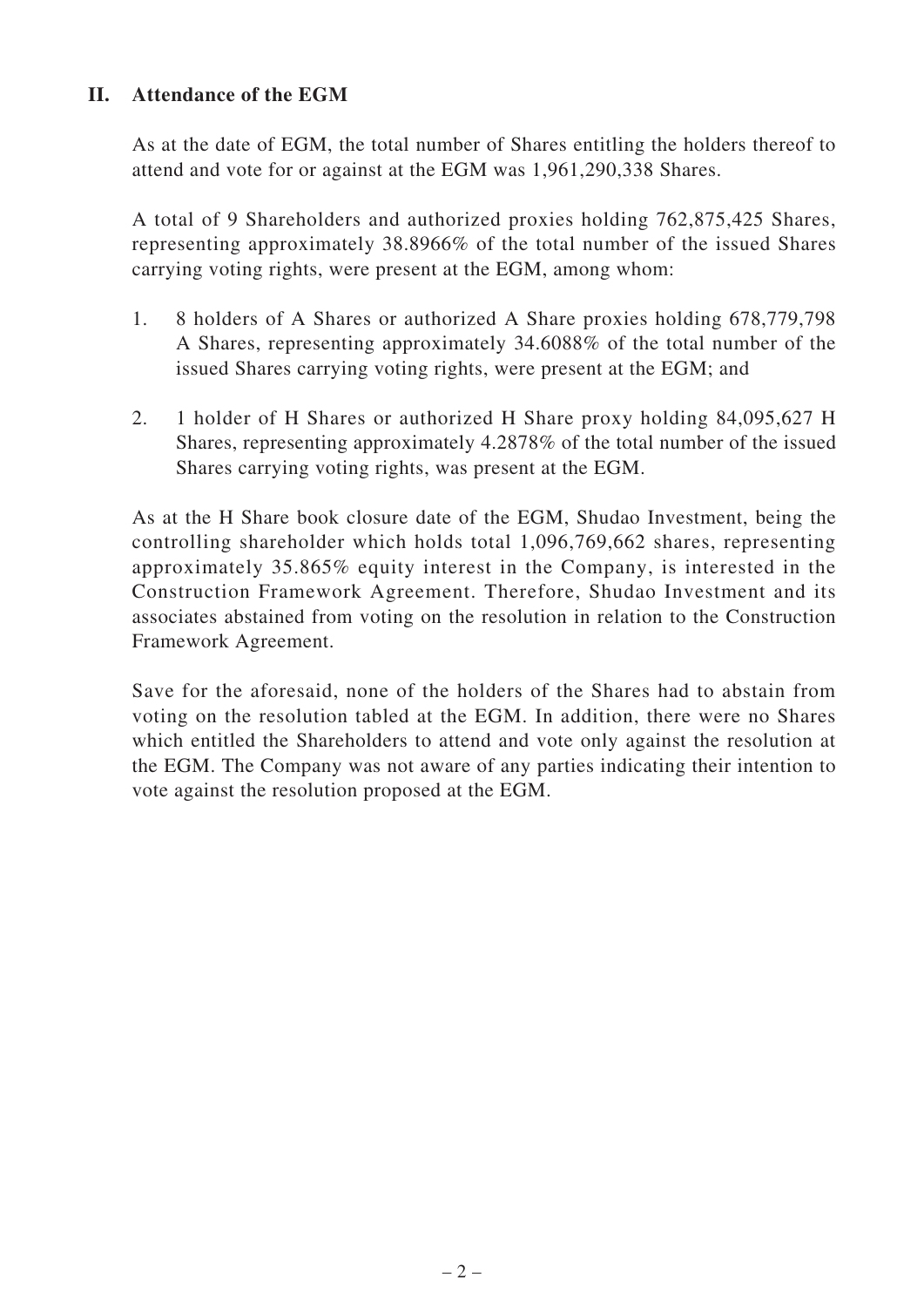#### **III. Consideration of the Resolution and Voting Results**

The Shareholders and their proxies present at the EGM considered and approved the following resolution by way of poll:

| <b>Ordinary Resolution</b>                                                                                                                                                                                                                                                                                                                                                                                                                                                                                                                                                                                                                                                                                                                                                                                                                                                                                                                                                                                                                                                                                                                                                                                                                                                                                                                                                                                                                                                                                    | Votes $(\% )$                |                        |                     |
|---------------------------------------------------------------------------------------------------------------------------------------------------------------------------------------------------------------------------------------------------------------------------------------------------------------------------------------------------------------------------------------------------------------------------------------------------------------------------------------------------------------------------------------------------------------------------------------------------------------------------------------------------------------------------------------------------------------------------------------------------------------------------------------------------------------------------------------------------------------------------------------------------------------------------------------------------------------------------------------------------------------------------------------------------------------------------------------------------------------------------------------------------------------------------------------------------------------------------------------------------------------------------------------------------------------------------------------------------------------------------------------------------------------------------------------------------------------------------------------------------------------|------------------------------|------------------------|---------------------|
|                                                                                                                                                                                                                                                                                                                                                                                                                                                                                                                                                                                                                                                                                                                                                                                                                                                                                                                                                                                                                                                                                                                                                                                                                                                                                                                                                                                                                                                                                                               | For                          | <b>Against</b>         | <b>Abstain</b>      |
| The signing, performance and implementation<br>1.<br>of the Construction Framework Agreement<br>and the proposed annual cap for the year<br>ending 31 December 2022 as set out in<br>the Circular be and are hereby considered,<br>recognized, confirmed and approved; and<br>any one of the Directors of the Company<br>be and are hereby authorized to execute for<br>and on behalf of the Company all such other<br>documents, instruments and agreements<br>and to take all steps necessary or expedient<br>to implement and/or give effect to the<br>Construction Framework Agreement; any<br>member of the Group (including those<br>newly established or invested through equity<br>acquisition or other organizations) be and are<br>hereby approved to, in its absolute discretion<br>deemed appropriate or expedient and in the<br>interests of the Company and the shareholders<br>as a whole and based on the actual work<br>needs, to negotiate, develop, execute, amend,<br>supplement and perform all documents in<br>connection with the Construction Framework<br>Agreement (including but not limited to<br>the specific agreement contemplated under<br>the Construction Framework Agreement)<br>with any member of the Shudao Investment<br>Group (including those newly established or<br>invested through equity acquisition or other<br>organizations) and proceed with all things<br>and actions necessary for executing and<br>implementing the Construction Framework<br>Agreement. | 762,849,475<br>$(99.9966\%)$ | 25,750<br>$(0.0034\%)$ | 200<br>$(0.0003\%)$ |

As more than 50% of the votes were cast in favour of the above ordinary resolution, the above ordinary resolution was duly passed.